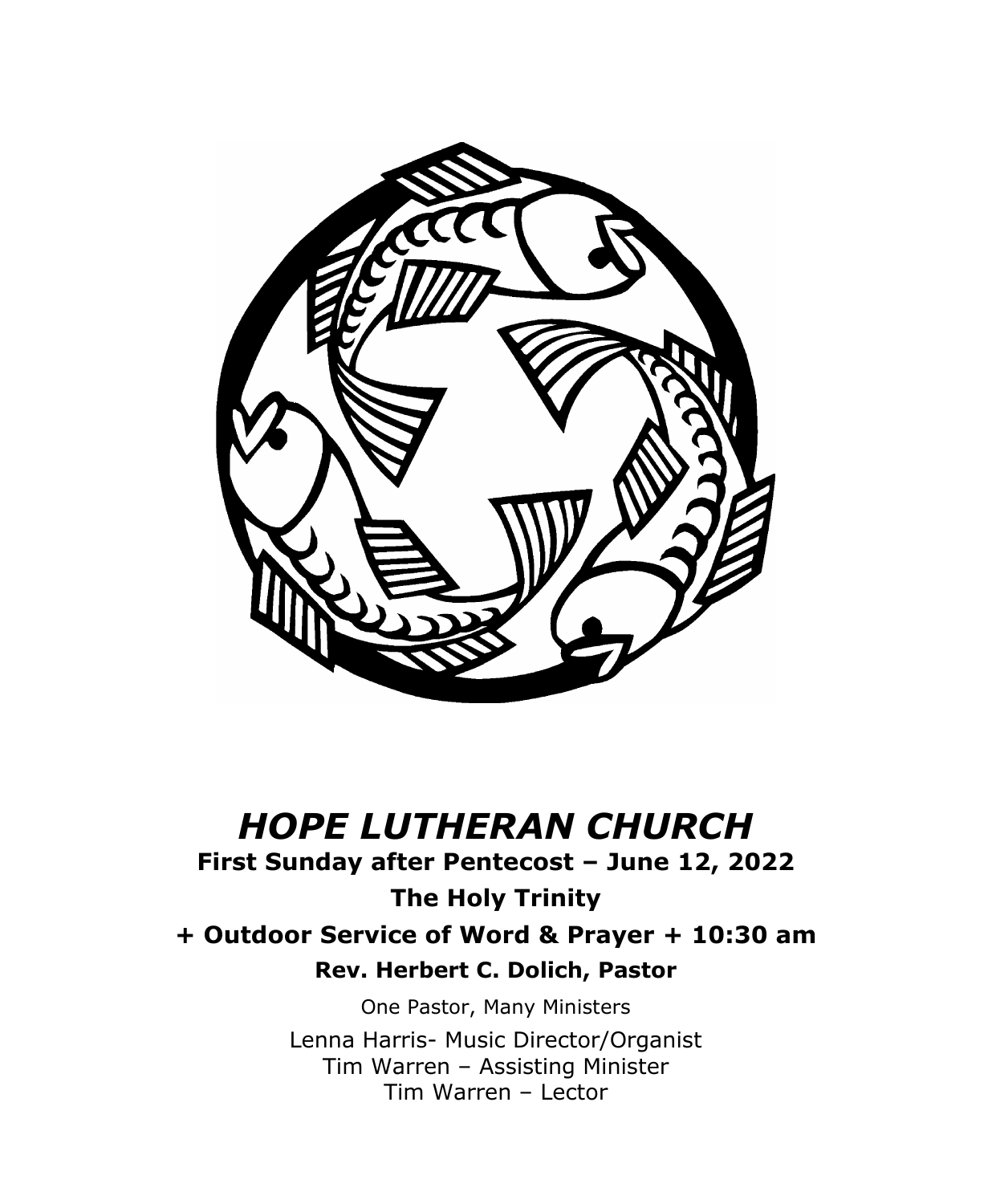#### **Introduction**

"O LORD our Lord, how majestic is Your name in all the earth!" Today we celebrate the Holy Trinity. Paul writes that through Jesus we have peace with God, whose love pours into our hearts through the Holy Spirit, giving us lasting hope. We celebrate the gracious One-in-Three, eternal Three-in-One, as we worship in community; as we share water and word, bread and wine; and as we bring God's love and hope to our neighbors.

#### *+ GATHERING +*

**Welcome & Announcements** (see the last page for additional, important announcements)

**Prelude** "All Things Bright and Beautiful" arr. by R. Summers

Please Stand

**Gathering Hymn** "Holy, Holy, Holy, Lord God Almighty" ELW 413

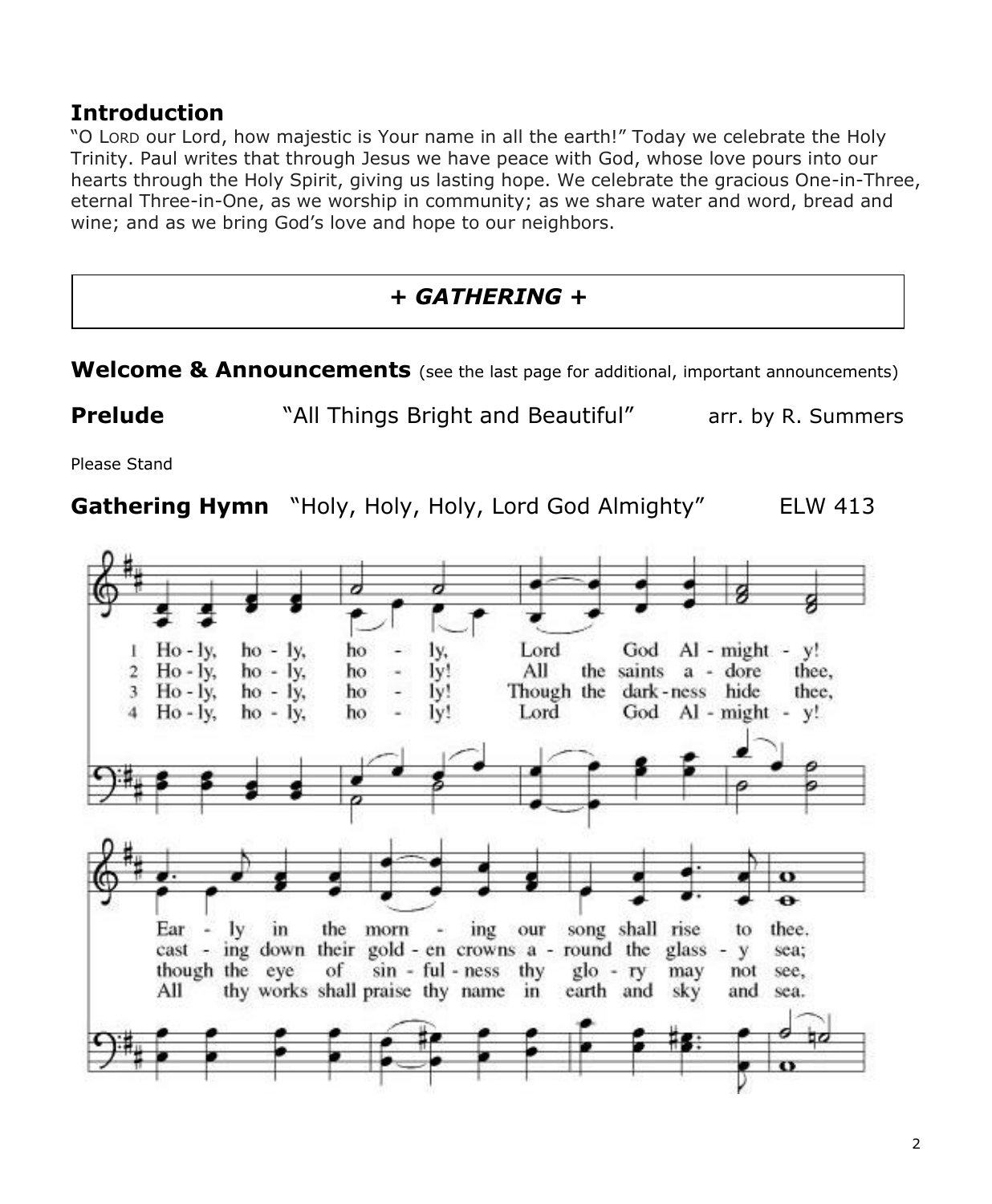

# **Greeting**

- P For surely I know the plans I have for you, says the Lord, plans for your welfare and not for harm, to give you a future with hope. (Jeremiah 29:11)
- P The grace of our Lord Jesus Christ, the love of God, and the communion of the Holy Spirit be with you all.
- **C And also with you.**
- P In the beginning was the Word,
- **C and the Word was with God, and the Word was God.**
- P In the Word was life,
- **C and the life was the light of all people.**
- P The Word became flesh and lived among us,
- **C and we have seen His glory, full of grace and truth.**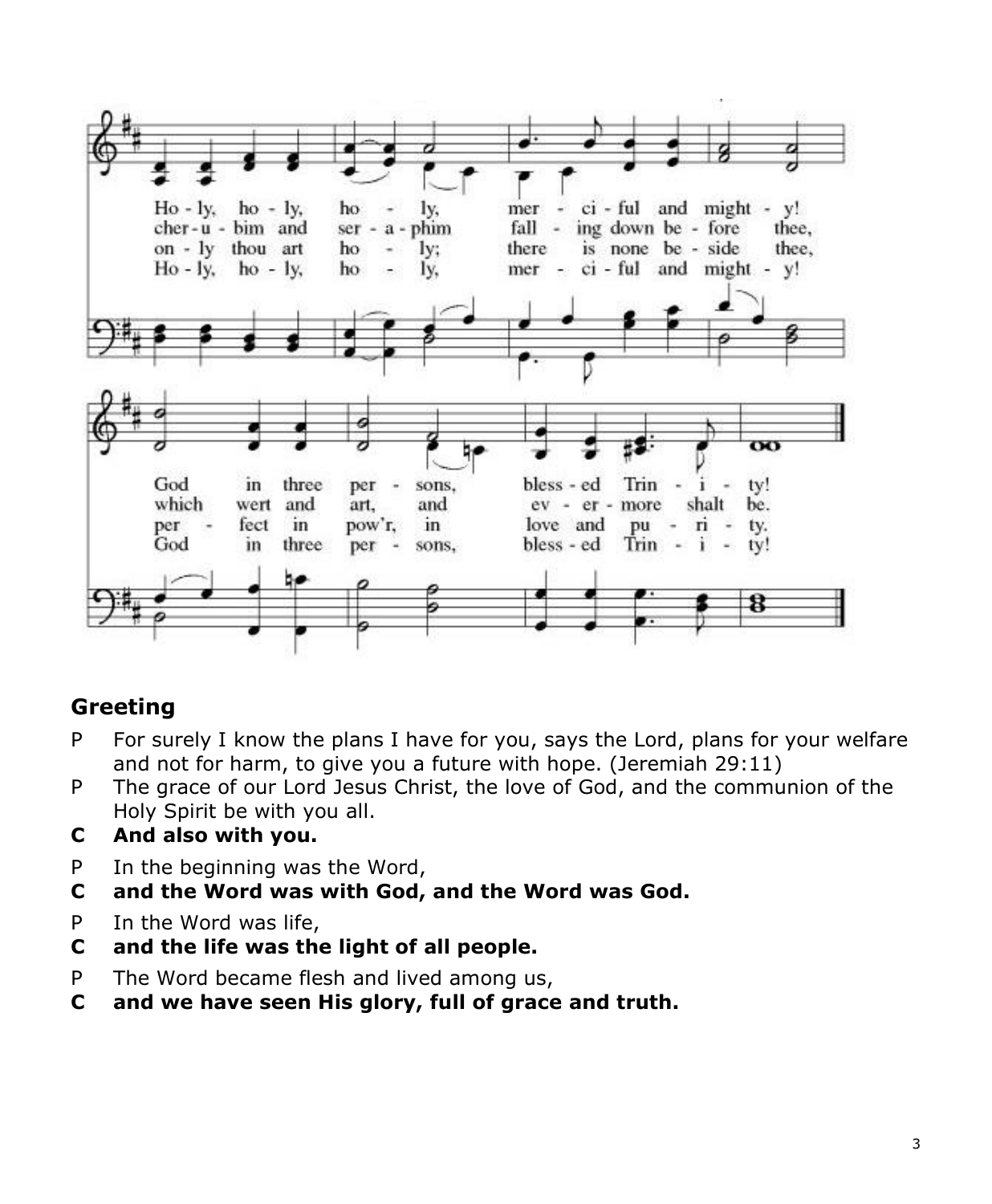

#### **Canticle of Praise**

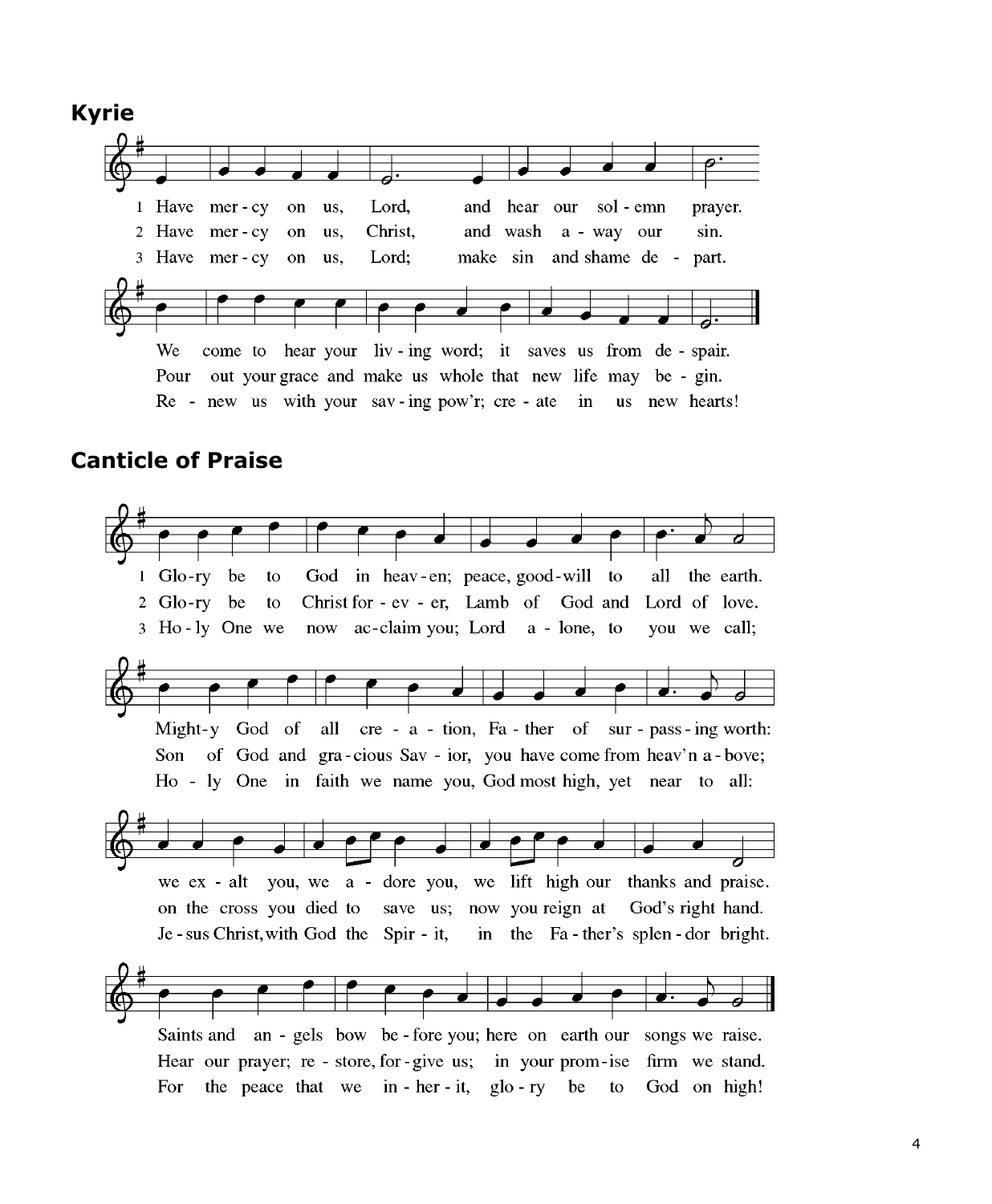# **Prayer of the Day**

- P The Lord be with you.
- **C And also with you.**
- P Let us pray.
- P Almighty Creator and ever-living God: we worship Your glory, eternal Three-in-One, and we praise Your power, majestic One-in-Three. Keep us steadfast in this faith, defend us in all adversity, and bring us at last into Your presence, where You live in endless joy and love, Father, Son, and Holy Spirit, one God, now and forever.

#### **C Amen.**

Please be seated

# *+ WORD +*

#### **First Reading – Proverbs 8:1-4, 22-31**

*In the Bible, wisdom is portrayed in terms sometimes human and sometimes divine. Often, wisdom is personified as feminine. In this passage, Woman Wisdom is depicted not only as the first creation of God, but also as God's helper, rejoicing in God's creation, especially in human beings.*

#### L **The first reading is from the 8th Chapter of Proverbs**

<sup>1</sup>Does not wisdom call,

and does not understanding raise her voice?

<sup>2</sup>On the heights, beside the way,

at the crossroads she takes her stand;

<sup>3</sup>beside the gates in front of the town,

at the entrance of the portals she cries out:

<sup>4</sup>"To you, O people, I call,

and my cry is to all that live.

 $22$ The LORD created me at the beginning of his work,

the first of his acts of long ago.

 $23$ Ages ago I was set up,

at the first, before the beginning of the earth.

 $24$ When there were no depths I was brought forth,

when there were no springs abounding with water.

 $25$ Before the mountains had been shaped,

before the hills, I was brought forth—

26when he had not yet made earth and fields,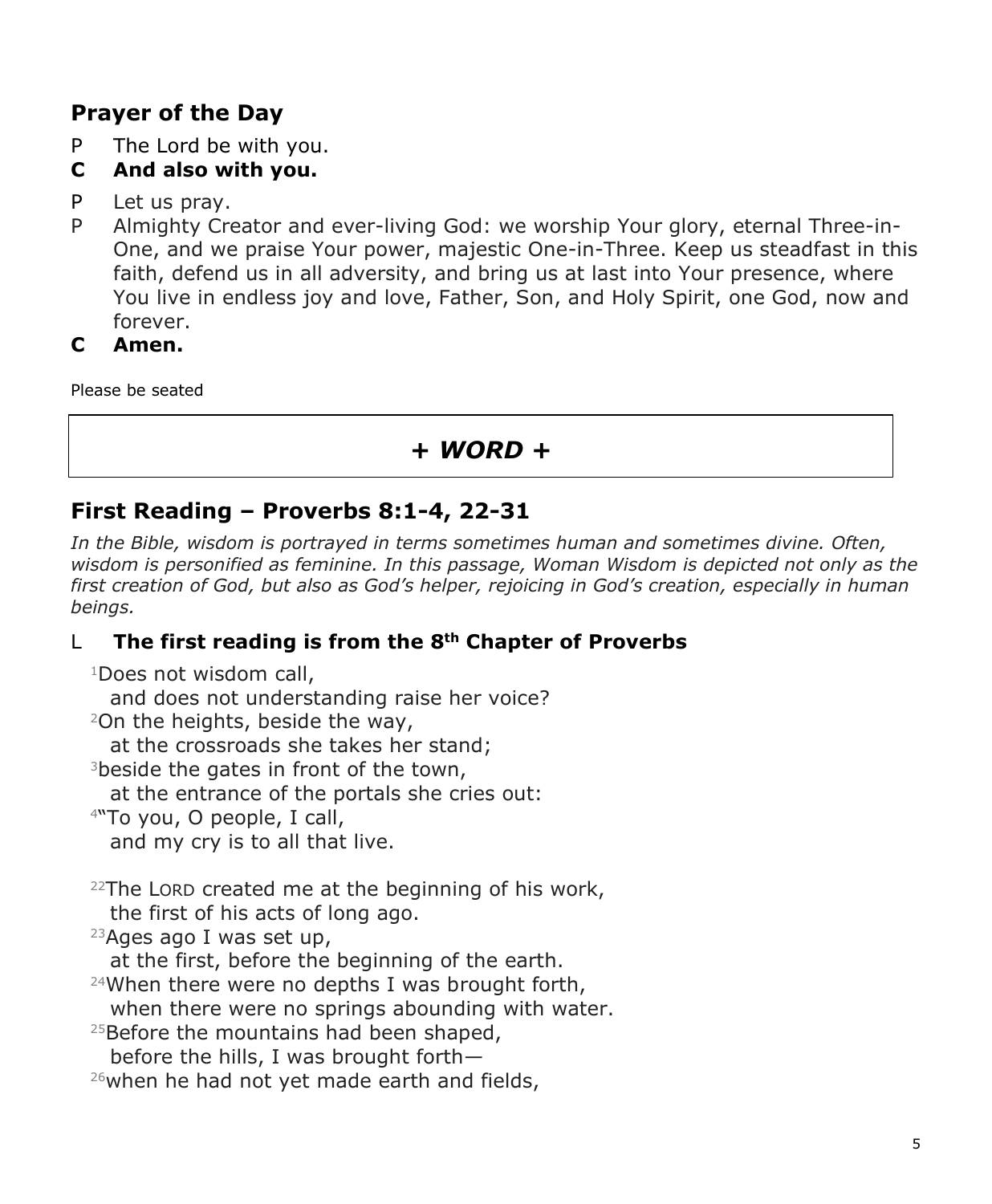or the world's first bits of soil.

 $27$ When he established the heavens, I was there, when he drew a circle on the face of the deep, 28when he made firm the skies above, when he established the fountains of the deep.  $29$ when he assigned to the sea its limit, so that the waters might not transgress his command, when he marked out the foundations of the earth, <sup>30</sup>then I was beside him, like a master worker; and I was daily his delight, rejoicing before him always, <sup>31</sup> rejoicing in his inhabited world and delighting in the human race."

L The Word of the Lord.

#### **C Thanks be to God.**

**Psalm – 8** (Read responsively by full verse)

<sup>1</sup>O LORD our Lord,

how majestic is your name in all the earth!

#### <sup>2</sup>**you whose glory is chanted above the heavens out of the mouths of infants and children;**

**you have set up a fortress against your enemies, to silence the foe and avenger.**

<sup>3</sup>When I consider your heavens, the work of your fingers, the moon and the stars you have set in their courses,

<sup>4</sup>**what are mere mortals that you should be mindful of them, human beings that you should care for them?**

<sup>5</sup>Yet you have made them little less than divine; with glory and honor you crown them.

<sup>6</sup>**You have made them rule over the works of your hands; you have put all things under their feet:**

<sup>7</sup>all flocks and cattle,

even the wild beasts of the field,

<sup>8</sup>**the birds of the air, the fish of the sea,**

**and whatever passes along the paths of the sea.**

<sup>9</sup>O LORD our Lord,

how majestic is your name in all the earth!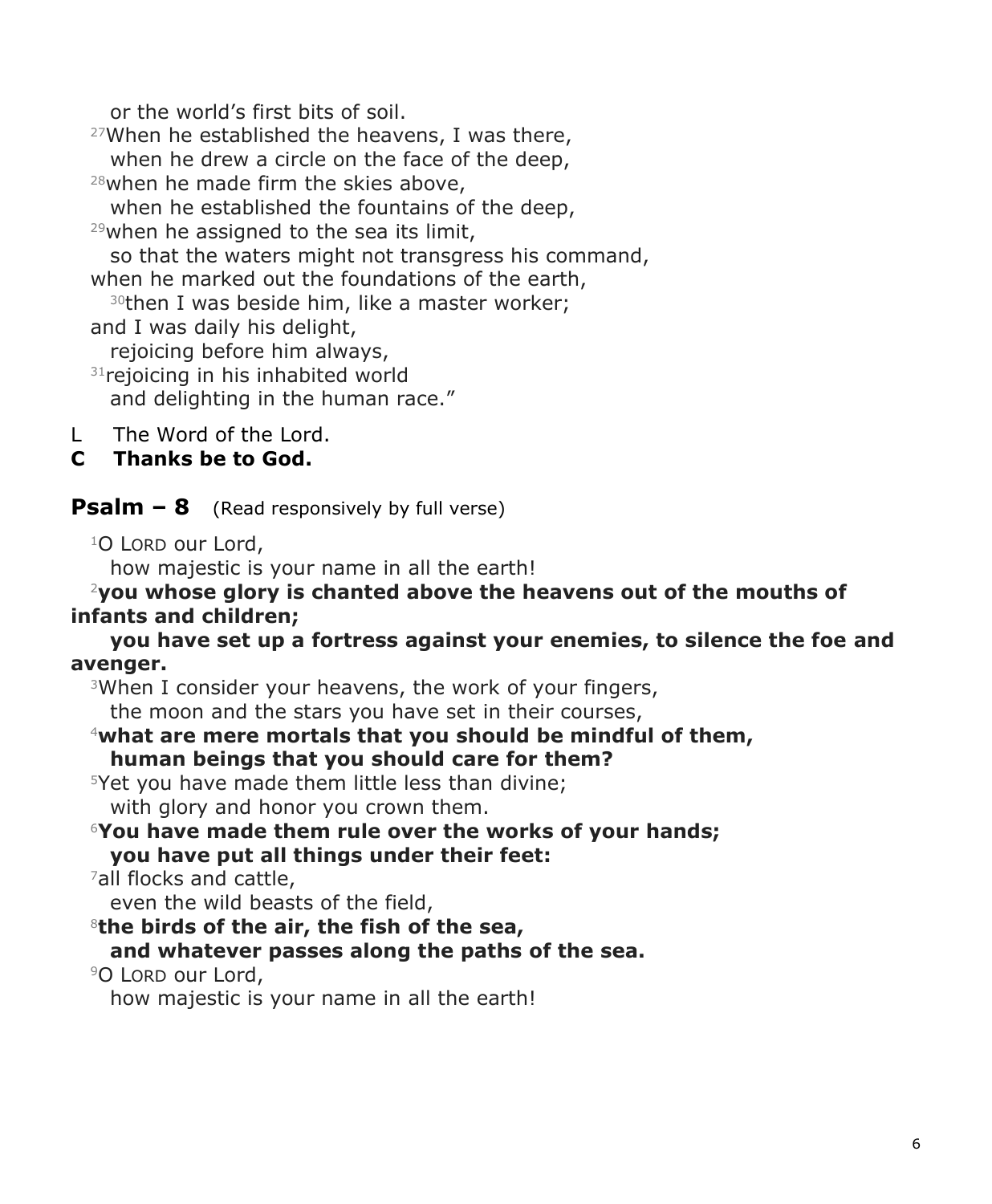# **Second Reading – Romans 5:1-5**

*Paul describes the life of faith with reference to God, Jesus, and the Holy Spirit. Even now, we have peace with God through Jesus, and our hope for the future is grounded in the love of God that we experience through Christ's Holy Spirit.*

#### L **The second reading is from Romans the 5th Chapter**

<sup>1</sup>Therefore, since we are justified by faith, we have peace with God through our Lord Jesus Christ, <sup>2</sup>through whom we have obtained access to this grace in which we stand; and we boast in our hope of sharing the glory of God.  $3$ And not only that, but we also boast in our sufferings, knowing that suffering produces endurance, 4and endurance produces character, and character produces hope, <sup>5</sup>and hope does not disappoint us, because God's love has been poured into our hearts through the Holy Spirit that has been given to us.

- L The Word of the Lord.
- **C Thanks be to God.**

Please stand

# **Gospel Acclamation**

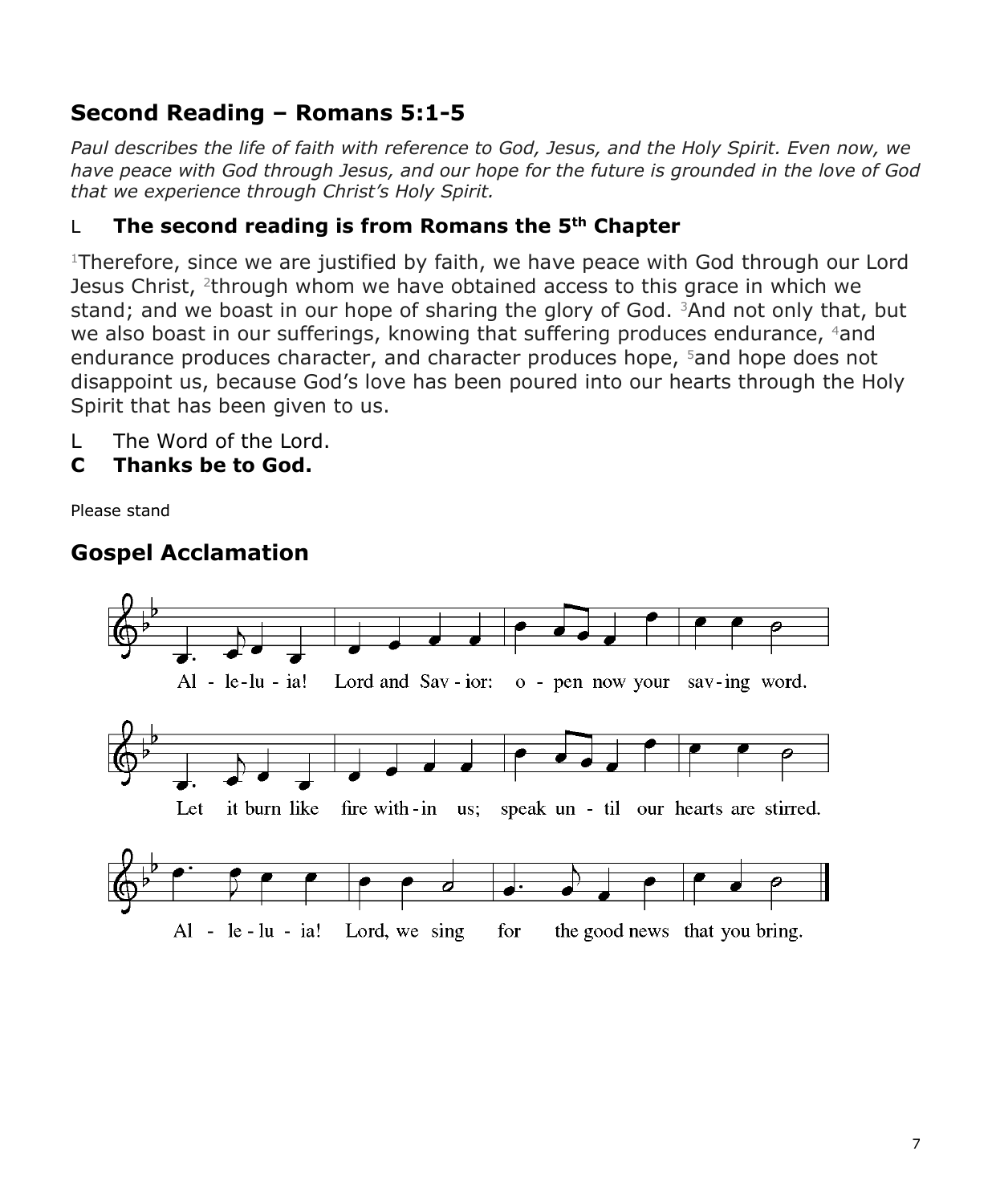# **Holy Gospel – John 16:12-15**

*Jesus' ongoing presence with the disciples will be made known through the coming Spirit who will guide them and communicate to them Jesus' will and glory.*

P The Holy Gospel according to John the 16<sup>th</sup> Chapter

#### **C Glory to You, O Lord**.

[Jesus said,] <sup>12"</sup>I still have many things to say to you, but you cannot bear them now. <sup>13</sup>When the Spirit of truth comes, he will guide you into all the truth; for he will not speak on his own, but will speak whatever he hears, and he will declare to you the things that are to come.  $14$ He will glorify me, because he will take what is mine and declare it to you. <sup>15</sup>All that the Father has is mine. For this reason, I said that he will take what is mine and declare it to you."

- P This is the Gospel of our Lord.
- **C Praise to You, O Christ.**

Please be seated

# **Sermon**

#### **Time for reflection**

Please stand

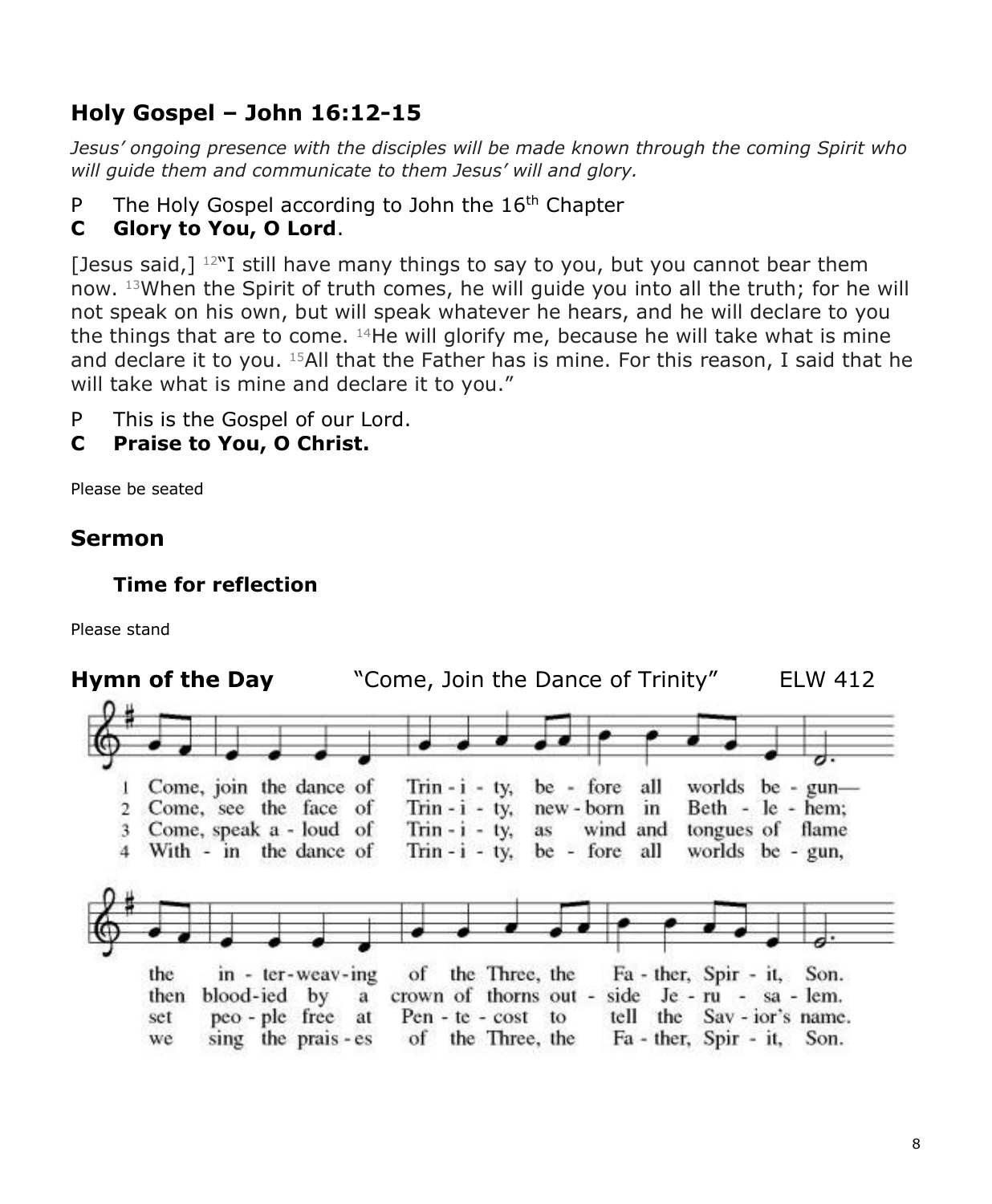

# **Apostles Creed – Confession and Forgiveness**

- P In Christ, you have heard the word of truth, the gospel of your salvation.
- **C We believe in Him and are marked with the seal of the promised Holy Spirit.**
- P Living together in trust and hope, we confess our faith.
- **C I believe in God, the Father almighty, creator of heaven and earth. I believe in Jesus Christ, His only Son, our Lord. He was conceived by the power of the Holy Spirit and born of the virgin Mary.**

 **He suffered under Pontius Pilate, was crucified, died, and was buried. He descended into hell. On the third day He rose again.** 

 **He ascended into heaven and is seated at the right hand of the Father. He will come again to judge the living and the dead.**

 **I believe in the Holy Spirit, the holy catholic Church, the communion of saints, the forgiveness of sins, the resurrection of the body, and the life everlasting. Amen**

- P Build yourselves up on your most holy faith;
- **C Pray in the Holy Spirit.**
- P Keep yourselves in the love of God;
- **C look forward to the mercy of our Lord Jesus Christ.**
- P If anyone is in Christ, there is a new creation:
- **C Everything old has passed away; behold, everything has become new!**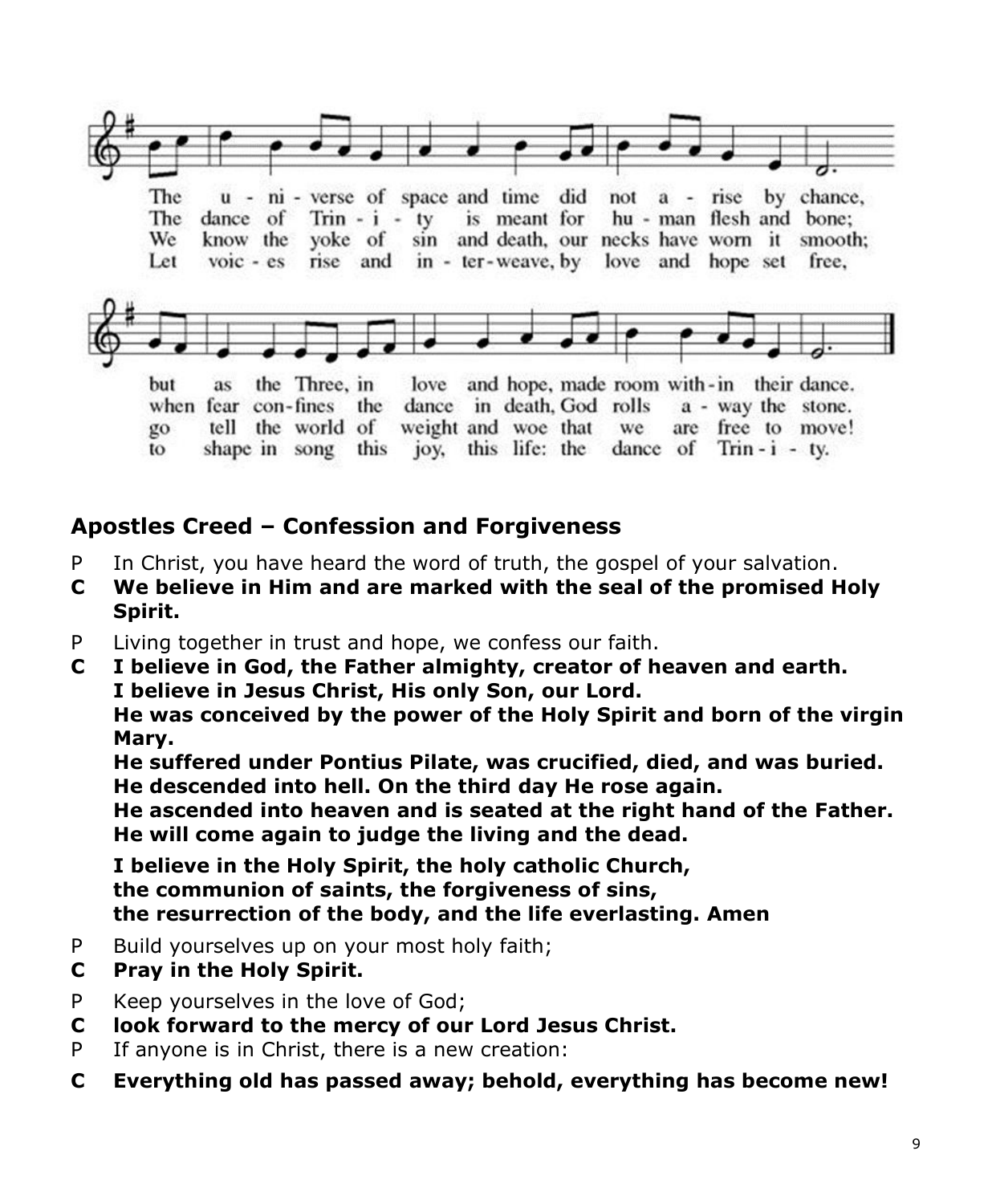P God has given us the ministry of reconciliation. Therefore, let us be reconciled to God and to one another.

Gracious God,

- **C have mercy on us. In Your compassion forgive us our sins, known and unknown, things done and left undone. Uphold us by Your Spirit so that we may live and serve You in newness of life, to the honor and glory of Your holy name through Jesus Christ our Lord. Amen**
- P Almighty God have mercy on you, forgive you all your sins through our Lord Jesus Christ, strengthen you in all goodness, and by the power of the Holy Spirit keep you in eternal life.
- **C Amen.**

# **Prayers of Intercession**

A United in Christ and guided by the Spirit, we pray for the church, the creation, and all in need.

#### *A brief silence.*

A One God, giver of life, You established peace through Your Son and gave Your church the hope of sharing in Your glory. Enliven us by Your Spirit to speak and act in love for the sake of the world. God of grace,

#### **C hear our prayer.**

A Creator of all, You rejoice in creation and have given humankind responsibility for the works of Your hands. Instill in everyone Your Spirit of care for the earth, especially in areas threatened by ecological devastation. God of grace,

#### **C hear our prayer.**

A Loving Redeemer, You delight in the human race. Move the hearts of world leaders to seek wisdom, speak truth, and care for all endangered by poverty, prejudice, or violence. Further the work of international collaboration and peacemaking. God of grace,

#### **C hear our prayer.**

A Abiding Comforter, You call out to all who live. Restore severed relationships and protect children who lack trustworthy caregivers. Grant hope to those who are experiencing fear, pain, or grief, *especially those we name before You now*. God of grace,

#### **C hear our prayer.**

- A Holy Three, You are community and You create community. Build up ministries that support those who are isolated or lonely. Give endurance as we nurture vital relationships in our congregation and beyond. God of grace,
- **C hear our prayer.**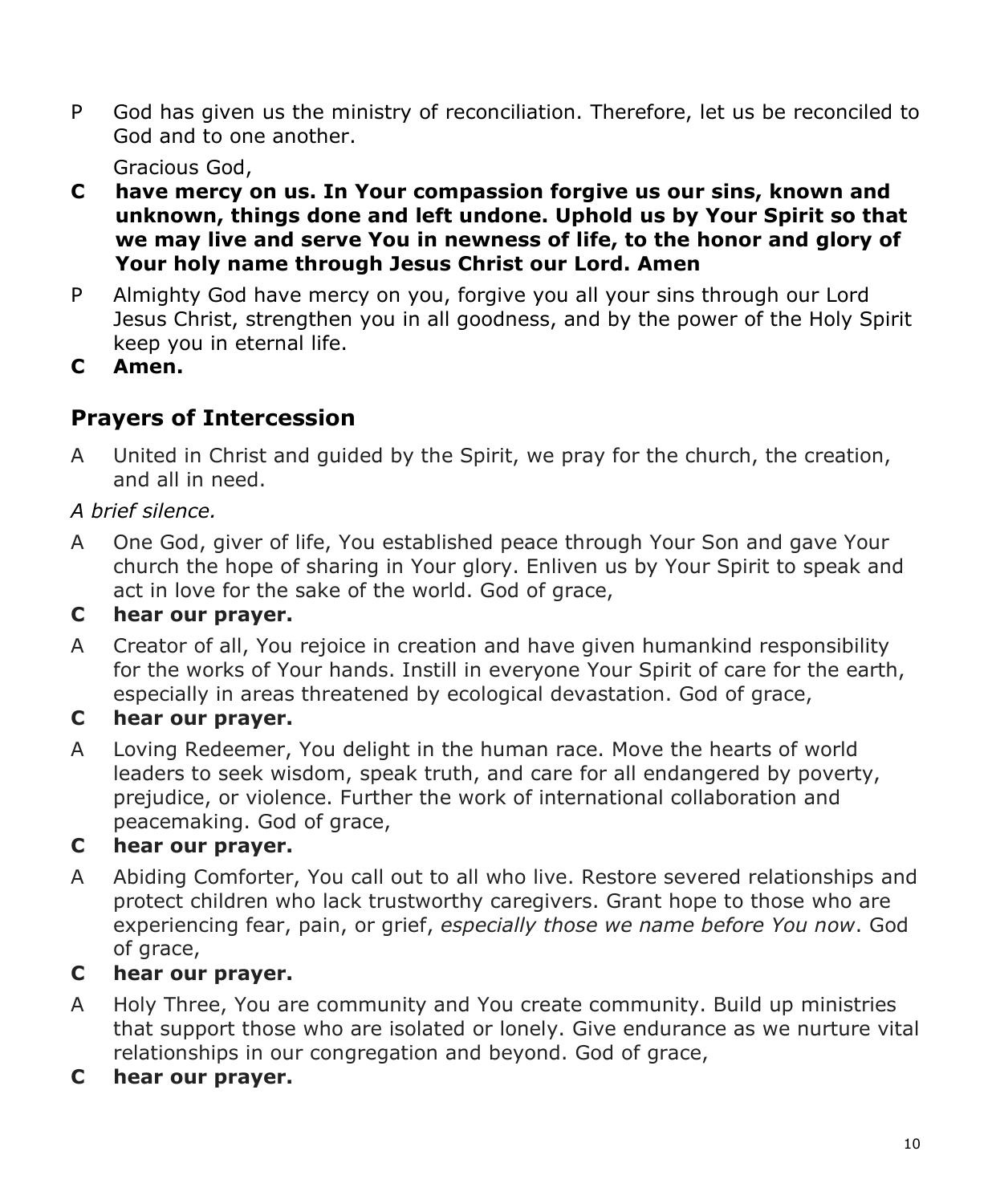*Here other intercessions may be offered.*

- A Holy God, we remember Your saints for their strong faith and witness, even unto death (*especially the Emanuel Nine, whom we commemorate this week*). Console grieving families. Stir up in us the resolve to pursue the courageous path of justice. God of grace,
- **C hear our prayer.**
- P God of every time and place, in Jesus' name and filled with Your Holy Spirit, we entrust these spoken prayers and those in our hearts into Your holy keeping.
- **C Amen.**

#### **Peace**

P Sisters and brothers, rejoice. Mend your ways, encourage one another, agree with one another, live in peace.

The peace of the Lord be with you always.

**C And also with you.**

#### **Please share our Lord's Peace with one another**

Please be seated

#### **Responding to God's Faithfulness with Giving**

| <b>Offertory</b><br>"Holy, Holy, Holy" | J. B. Dykes / J. Ray |
|----------------------------------------|----------------------|
|----------------------------------------|----------------------|

Please stand

#### **Offering Prayer**

- A Let us pray.
- A Blessed are You, O God, maker of all things. Through Your goodness You have blessed us with these gifts: ourselves, our time, and our possessions. Use us, and what we have gathered, in feeding the world with Your love, through the one who gave himself for us, Jesus Christ, our Savior and Lord.
- **C Amen.**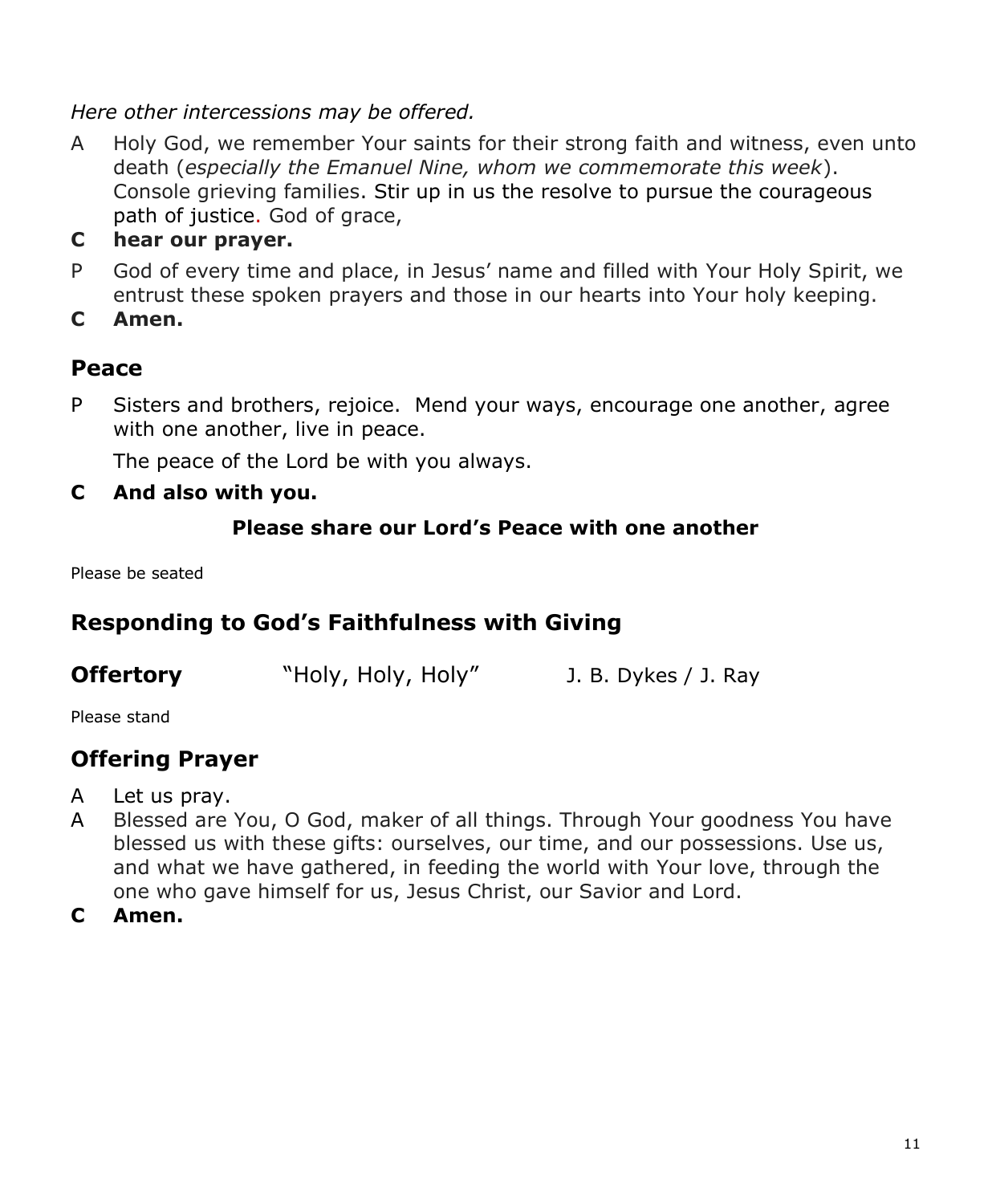#### **Lord's Prayer**

P Lord, remember us in Your kingdom and teach us to pray:

**C Our Father, who art in heaven, hallowed be thy name, thy kingdom come, thy will be done, on earth as it is in heaven. Give us this day our daily bread; and forgive us our trespasses, as we forgive those who trespass against us; and lead us not into temptation, but deliver us from evil. For thine is the kingdom, and the power, and the glory, forever and ever. Amen.**

# *+ SENDING +*

# **Blessing**

P Neither death, nor life, nor angels, nor rulers, nor things present, nor things to come, nor powers, nor height, nor depth, nor anything else in all creation, will be able to separate us from the love of God in Christ Jesus.

 God, the creator strengthen you; Jesus the beloved fill you; and the Holy Spirit the comforter  $+$  keep you in peace.

**C Amen.**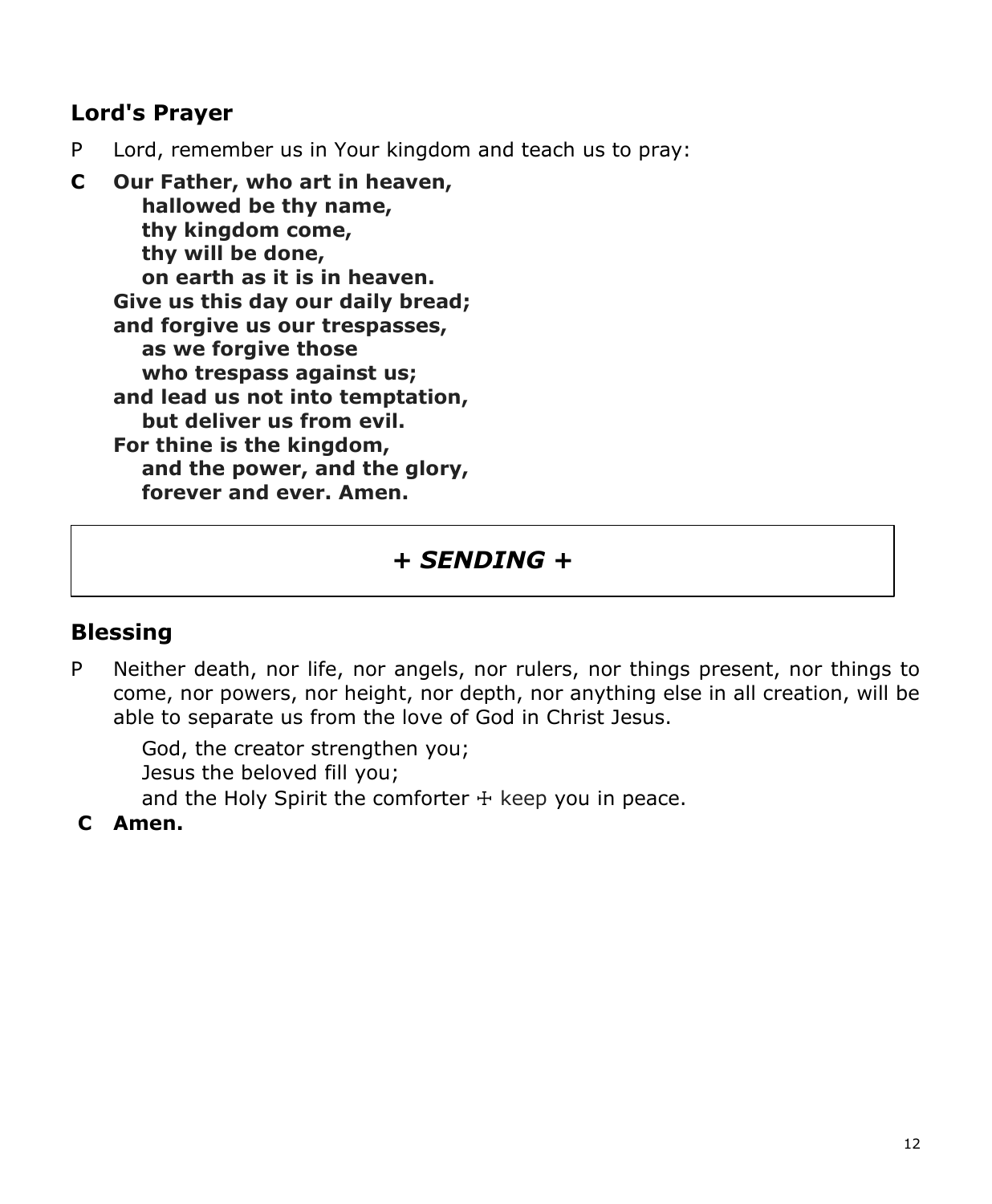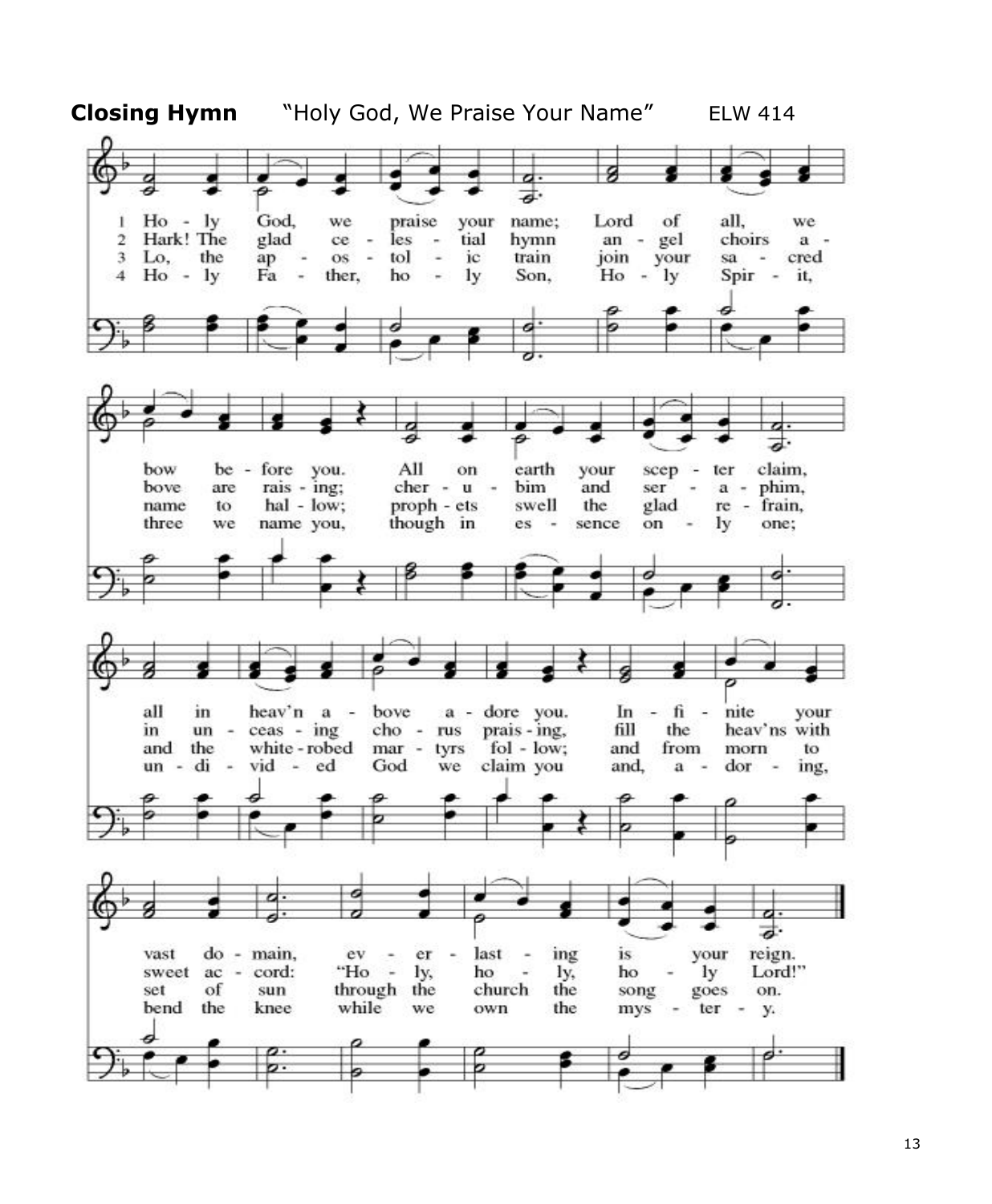#### **Extinguishing of candles**

#### **Dismissal**

- A Go in peace. Serve the Lord
- **C Thanks be to God.**

#### **Postlude** "Praise Him, Praise Hiim" arr. by M. Bober

| From Sundays and Seasons.com. Copyright 2021 Augsburg Fortress. All rights reserved.<br>Reprinted by permission under Augsburg Fortress Liturgies Annual License #24416. |  |
|--------------------------------------------------------------------------------------------------------------------------------------------------------------------------|--|
|                                                                                                                                                                          |  |
| New Revised Standard Version Bible, copyright 1989, Division of Christian Education of the National Council of the Churches of Christ in the United States of            |  |
| America. Used by permission. All rights reserved.                                                                                                                        |  |
| OneLicense.net License #A-709294                                                                                                                                         |  |
|                                                                                                                                                                          |  |

**Welcome to All Visitors** who worship with us this morning. Jesus came to make God's love known to our world. May your worship with us make God's love known in your heart and in your life this day and always. We invite you to sign our Guest Register and introduce yourselves to the pastor after worship.

**Flowers** and **Bulletins** are given to the Glory of God.

#### **~Please keep the following people in your daily prayers~**

Rosie Lichner, Rhonda (Millheim) Fries, Dani Doll (father-in-law to Audra Doll), Bernadette Roeder (Anna Herb's sister), Cindy Rissmiller (friend of congregation), Gretchen Corcoran (Kama Mengel's sister), Tyrone Klump (Tracy Riedinger's father) Linda Spangler and Jack Weasner.

**Please, take a few minutes to read through the prayer list and let Diane in the office know if any names should be added or removed.**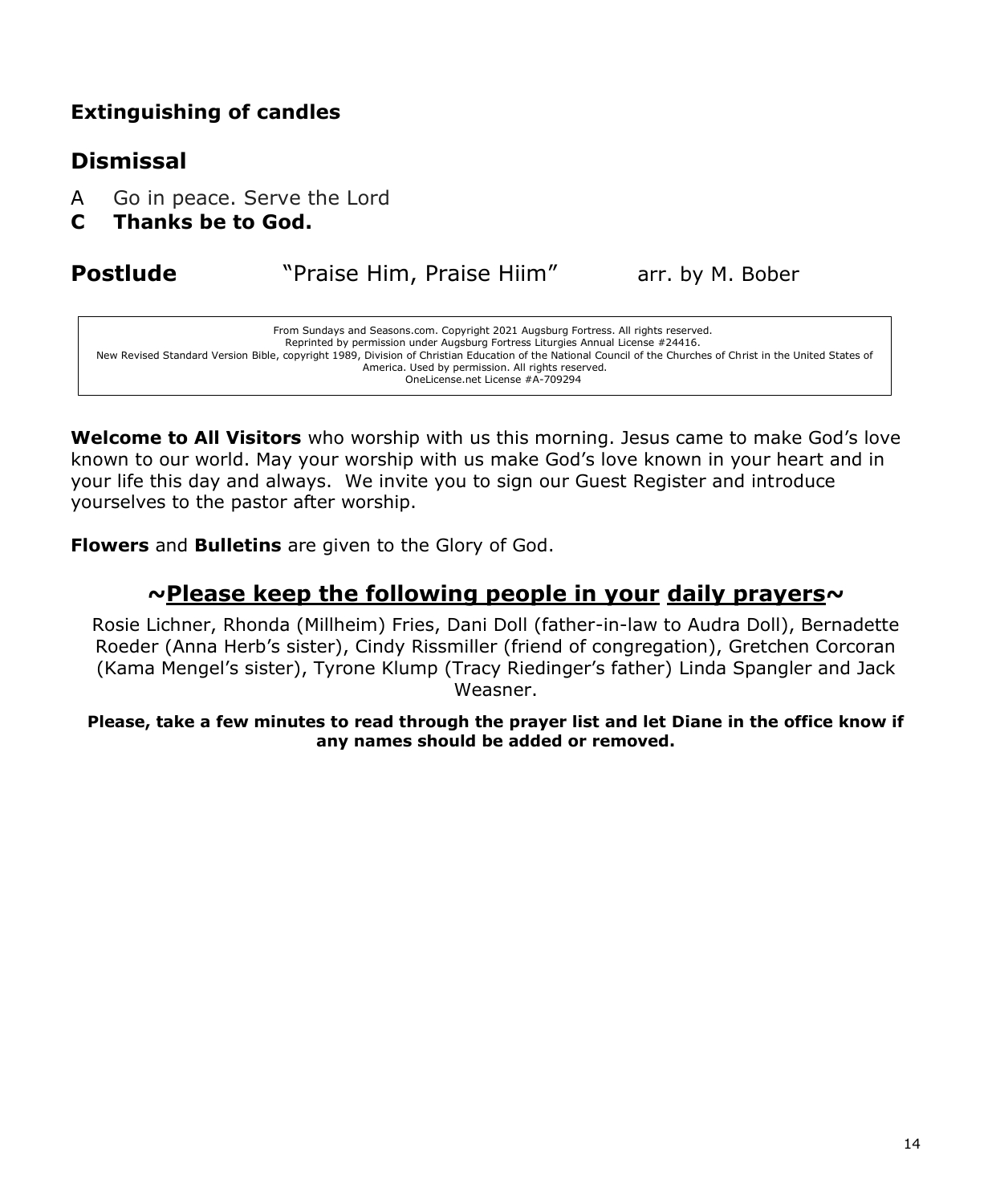| This Week at Hope    |                                                 |
|----------------------|-------------------------------------------------|
| Today - $06/12$ -    | First Sunday after Pentecost / The Holy Trinity |
|                      | Outdoor Service of Word and Prayer - 10:30 AM   |
| $06/13$ – Monday -   | Al-A-Non group 11:00 AM - Social Hall           |
| 06/14 - Tuesday -    | WELCA Picnic - 12:00 noon                       |
|                      | AA 8:00 PM Social Hall                          |
| $06/15$ – Wednesday- |                                                 |
| $06/16$ – Thursday - | AA 10:00 AM - Social Hall                       |
|                      | AA Tatamy Women's Group 6:30 PM                 |
| $06/17$ – Friday -   | AA, Al-A-Non 7:30 PM                            |
| $06/18$ – Saturday - |                                                 |
| $06/19$ – Sunday –   | <b>Time after Pentecost</b>                     |
|                      | Service of Holy Communion - 9:30 AM             |
|                      | <b>Council Meeting</b>                          |

**Happy Father's Day**

06/12 - Cindy Vough 06/14 Ron & LuAnne Lugg 06/13 - Zoe Mendonis, Andrew Warren Shawn & Anne McEntire 06/14 – Ava Wilson **Disk Communist Communist Communist Communist Communist Communist Communist Communist Communist Communist Communist Communist Communist Communist Communist Communist Communist Communist Communist Communi** 06/16 – Jared Dewey, Deborah Kravatz

#### **Birthdays this week Anniversaries this week**

# **"***Hope -- An Anchor for the Soul"* **Hebrews 6:19**

**Special Music by the Smith Sisters**

#### **THE HOLY TRINITY No Need for Proof**

However diligent and determined, thoughtful and thorough the many sermons, Sunday school lessons, Bible studies, and systematic theologies may be as they claim to make sense of the Three-in-One and One-in-Three, they are, in the end, fruitless follies. The holy Trinity is not sensible. Dare, if you will, to call it non-sense: a holy non-sense. But then call it holy truth, for that is what it is. Holiness dares to defy sense.

Holy Trinity Sunday celebrates our own humble human experience of the divine, not a supernatural equation. The Trinity is suited for the sanctuary where truth is sacred mystery, where we sing, "Holy, holy, holy, Lord God Almighty! Early in the morning our song shall rise to thee" (ELW 413) and "O Trinity, O blessed Light, O Unity of sovereign might: as now the fiery sun departs, shed holy light within our hearts" (ELW 571), and where we profess the convictions of creeds, opaque and obscure. The holy Trinity is not for laboratories where calculations and algorithms are deciphered.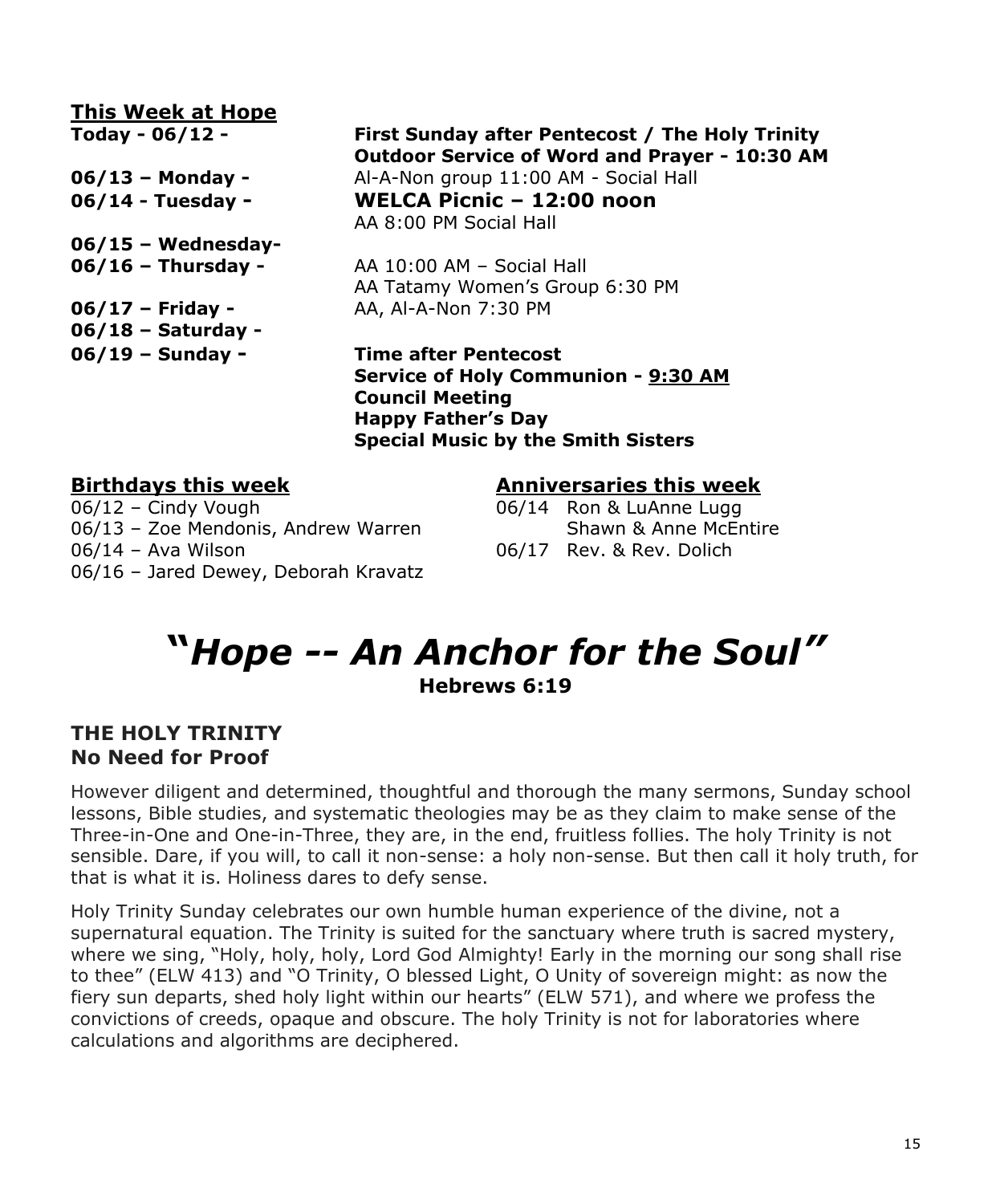Behold: Molecules and atoms, glaciers on a crawl, cosmic explosions, photosynthesis and fertilization, the making of mountains, the carving of seas, the sparkling of stars, the opening of a peony, the birth of a gosling or cub or child. Holy, holy, holy God is a wonder to profess and celebrate. No need for proof.

Behold: Outside the walls of the universe and portals of time, the Word opened the gate and became the one who was hungry, thirsty, a stranger, naked, sick, imprisoned, here to give food and drink, to welcome, to clothe, to heal, and to free. Holy, holy, holy God is a wonder to profess and celebrate. No need for proof.

Behold: Doves and flames and winds and languages; in baptismal water, a promise; in wilderness dust, a companion; a guide breathed in at birth, breathed out at death. Holy, holy, holy God is a wonder to profess and celebrate. No need for proof. Blessed Trinity.

# **ANNOUNCEMENTS**

- ➢ **Tuesday, June 14th** , **WELCA** will be having their last meeting / picnic at 12:00 noon in the Pavilion. Please bring a small, covered dish to share and two "useful" bingo prizes. Please sign-up on the bulletin board and list what dish you will be bringing. Turkey and beef BBQ, rolls and drinks will be provided.
- ➢ **Starting on Sunday, June 19th Summer Worship Services will be held at 9:30 a.m. and all services will be held outdoors in the Pavilion, weather permitting**. Also on Sunday, June 19th, the Smith **Sister's** will be performing their beautiful music.
- ➢ Hope Lutheran Church will once again be helping with the **Summer Lunch Program** at the Nazareth Moravian Church. Our scheduled week will be **Monday, August 1st through Friday, August 5th** . We will report to the Nazareth Moravian Church at **11:15 to 2:00 p.m**. They need 5 to 6 volunteers each day. If you can help, please sign-up on the bulletin board.
- ➢ **ATTENTION all men and women of Hope who love music, as well as any visitors** – there will be a special Women's Choir held on Sunday, June  $26<sup>th</sup>$  and a special Men's Choir held on Sunday, July  $17<sup>th</sup>$ . If you would like to sing, sign-up on the bulletin board. One rehearsal will be at 8:30 a.m. prior to the 9:30 a.m. service. This is a one-day, fun-day obligation. See Lenna for more information.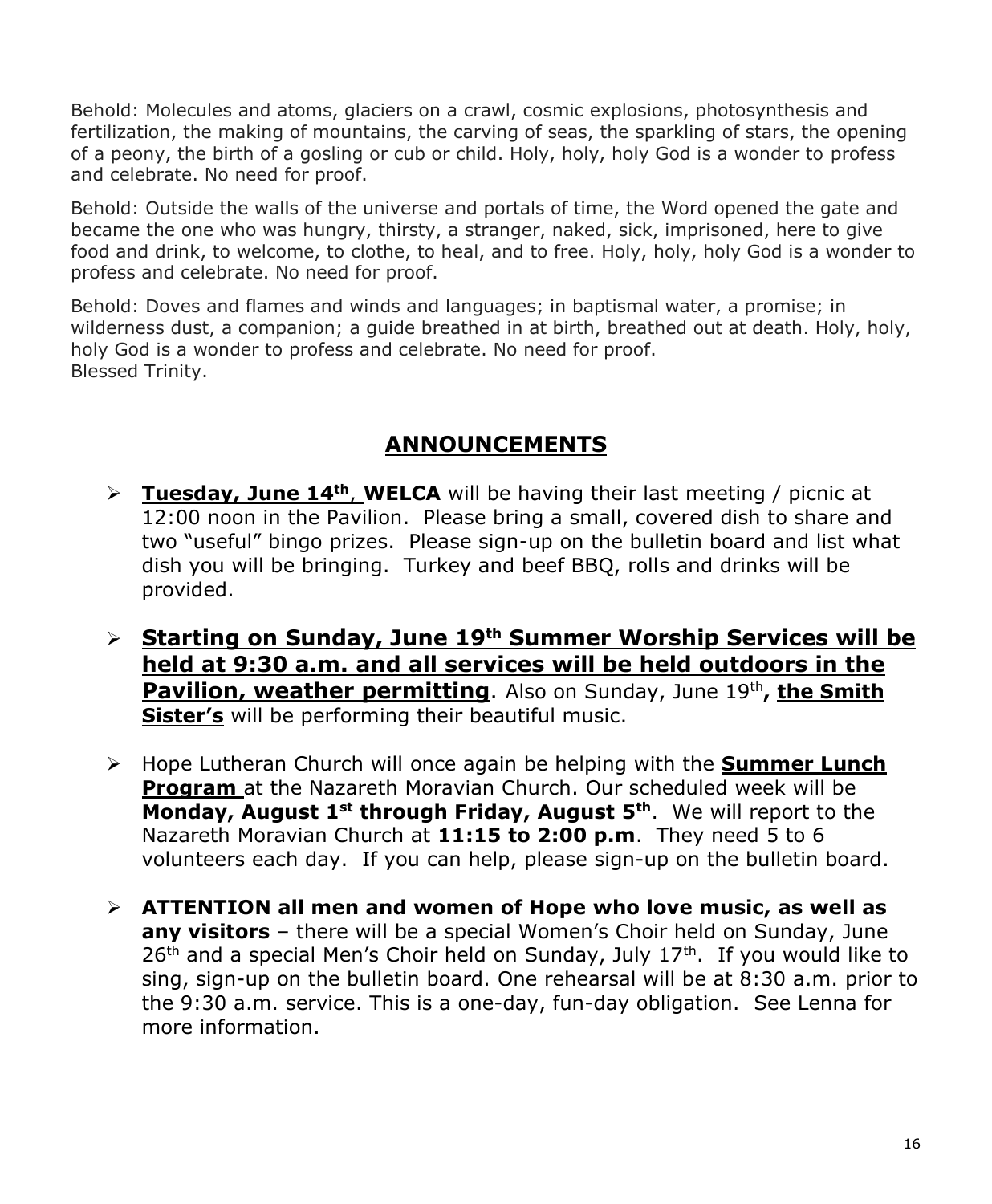- ➢ We are looking for volunteers to once again start up and organize the **Garden of Hope**. All food produced will be donated.
- ➢ We need volunteers to sign up for **Safe Harbor in Easton** pick up food donations at Wegman's on the first Saturday of each month and deliver to Safe Harbor. Sign-up sheet is on the bulletin board – for more information, see Bill Kiefer.
- ➢ A "**Congregational Challenge**" The Evangelism Committee has come up with a challenge for every church member – ask a non-member friend, family member, or a neighbor to come to church with you. Each member who brings a (non-member) visitor, will be eligible to a quarterly drawing in our "**Each One – Reach One**". Place your name and the visitor's name in the fishbowl located on the table in the Narthex. Prizes will be gift certificates for Giant Food Store. Each One – Reach One slips are located by the fishbowl. For more information, see Brenda Knowles.
- ➢ **Saturday, June 18th** at 12:00 noon, St. John's WELCA will be having a Potluck "picnic" held in their Fellowship Hall. Please bring a dish to share and an inexpensive, wrapped, "white elephant" item. All women of the church are invited. For more information, see Karen Woolley.
- $\triangleright$  We received a request from a young man from the Metro-Detroit area who is an engineering student at Western Michigan University. He has a research and development internship in Easton this summer and is looking for a **"host" family** to stay with during his internship. If interested in hosting this young man, and for more information, see Diane in the office.